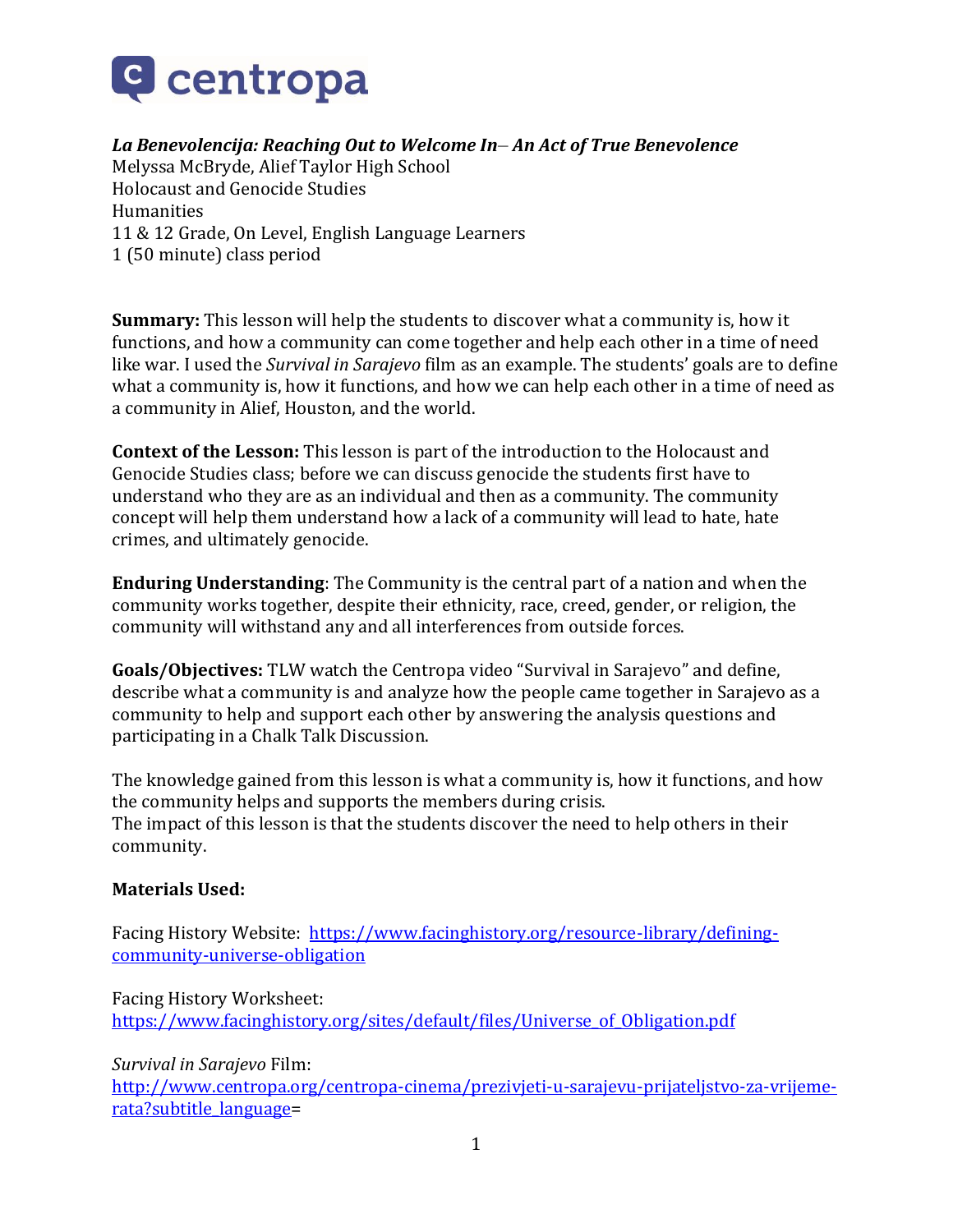

# Thinking Maps:

[https://www.dvusd.org/cms/lib/AZ01901092/Centricity/Domain/1535/what-are](https://www.dvusd.org/cms/lib/AZ01901092/Centricity/Domain/1535/what-are-thinking-maps.pdf)[thinking-maps.pdf](https://www.dvusd.org/cms/lib/AZ01901092/Centricity/Domain/1535/what-are-thinking-maps.pdf)

### Chalk Talk:

[https://www.scholastic.com/teachers/blog-posts/genia-connell/chalk-talks-engage-all](https://www.scholastic.com/teachers/blog-posts/genia-connell/chalk-talks-engage-all-students/)[students/](https://www.scholastic.com/teachers/blog-posts/genia-connell/chalk-talks-engage-all-students/)

### **The Lesson:**

- 1. "Do Now"/Warm Up/"Hook": In your journals (or separate sheet of paper), define what a community is by creating a Circle Thinking Map to help brainstorm. Students will write down any words, phrases, or even draw pictures to help them to best explain what a community is. Students will come up to the board and write down one word/phrase they wrote down. Class discussion over the "Do Now". (10 minutes)
- 2. The students will watch *Survival in Sarajevo* and answer the fact-based questions as they watch. Lead a class discussion over the film. (15 minutes)
- 3. Chalk Talk Discussion: Students will participate in a Chalk Talk Discussion, or a discussion by discussing without speaking. Sheets of paper will be put around in the room with one question on each. The students will walk around the room and answer the question (and writing their name by their answer because most of my students' writing looks the same!) thoroughly. If they agree/disagree with someone, they can write, "I Agree/I Disagree" but they have to explain why. After each student has answered each question they will sit down and wait until everyone has finished.
	- What characteristics, qualities, and skills did the people of La Benevolencija need in order to do what they did during the siege of Sarajevo?
	- What values did La Benevolencija exhibit in their actions?
	- What role did the government play in La Benevolencija? Explain.

After the Chalk Talk, discuss as a class each question. The students can bring up what other people wrote down to discuss in class.

After the discussion of the Chalk Talk, make the connection to La Benevolencija and Taylor HS by asking the following questions:

- What communities do you think we have here at Taylor HS?
- How can we create a community like La Benevolencija at Taylor HS?
- What obligation do we have to make Taylor a better school and a better community? Explain your answer.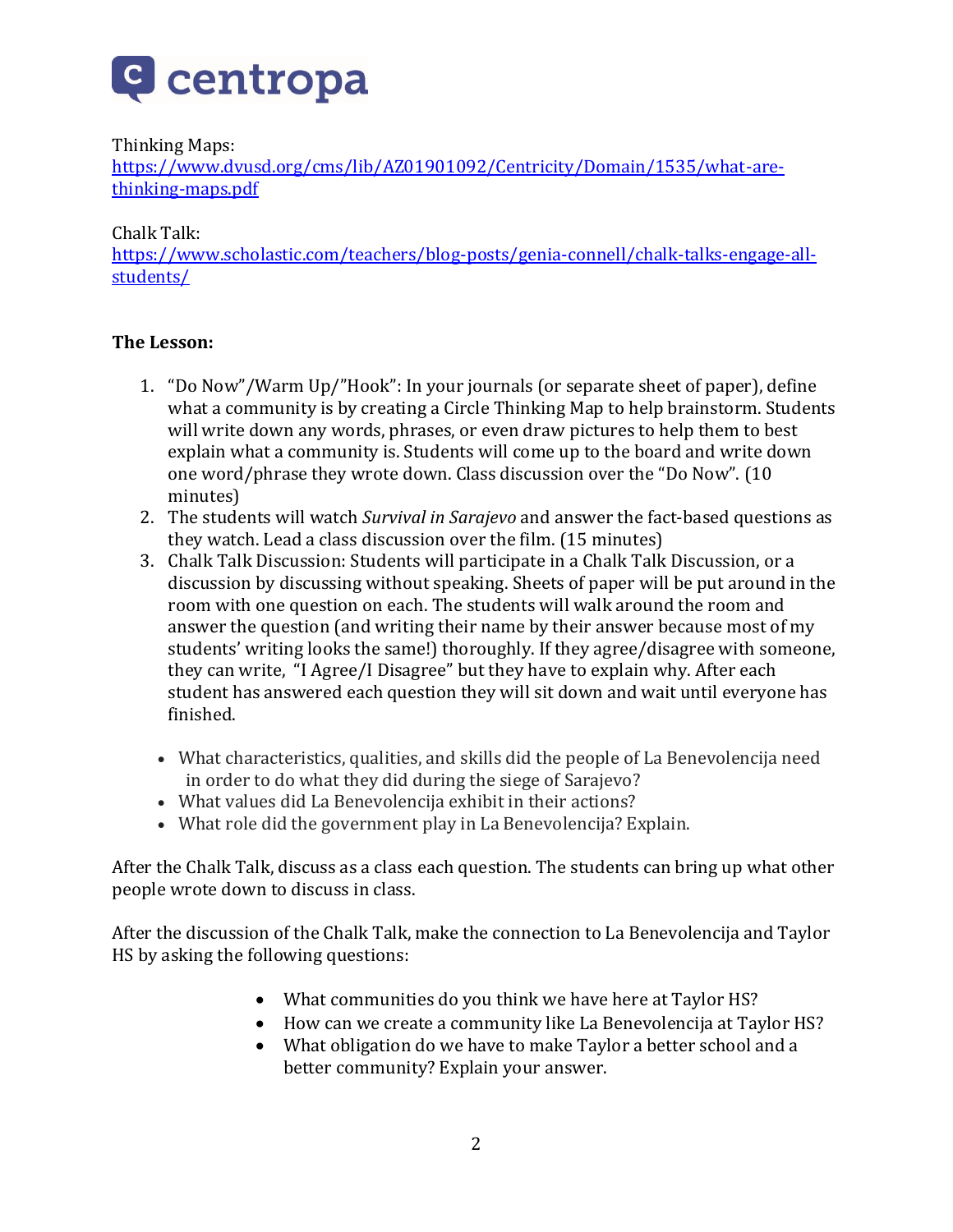

 What are some good examples that we have here in Alief that are similar to La Benevolencija?

Bring up the Hurricane Harvey and how the Alief Community came together to help the greater Houston area in a time of need in terms of shelter, clothing, food, and medical services. Also, Discuss with the students the Adopt a Kid program and how each class is its own community, collecting money and gifts for an elementary student in need and having a Christmas party for them, especially when they probably won't have a Christmas because of their economic circumstances.

### **Reflection:**

- My students absolutely loved the film. They really loved the aspect of what the film taught and that when I went on the Centropa Summer Academy I met the people who were part of this film.
- You can change the lesson to focus on the schools/community of your own.
- What worked well with my students was the class discussion at the end of the class. It was a very healthy discussion over the film and over how the Alief community functions.
- What I may do the next time is I may have my students sit in groups and each group will have to answer one analysis question together as they watch the video. They can share what they discussed at the end of the film. This takes the pressure off the students as they don't have to answer every single analysis question during the film individually, and allows them to really enjoy the film (especially for my ELL students and my SPED students). It also helps them to interact with their peers through group work.